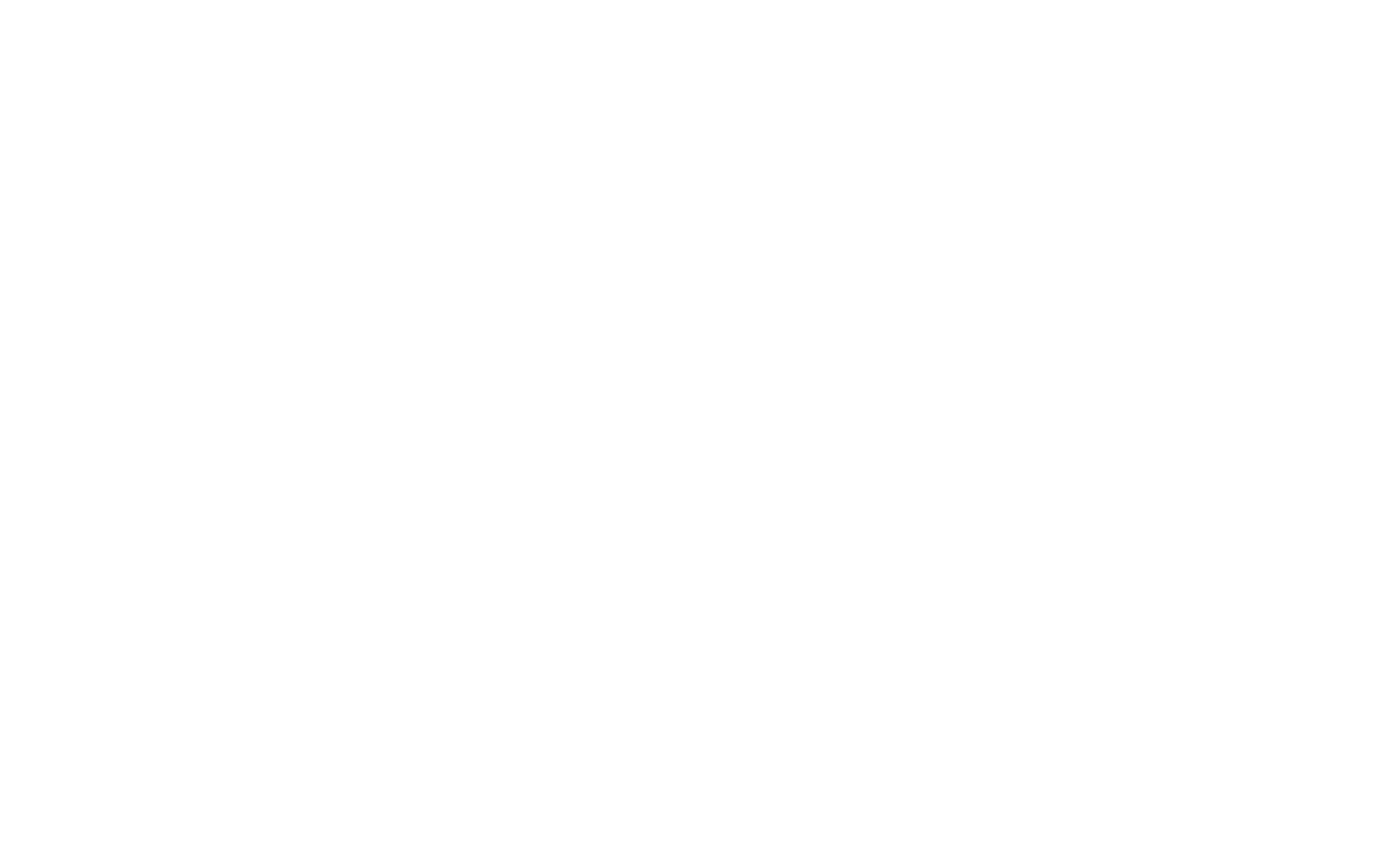# CONSEJO PROVINCIAL DE EDUCACION PAGINA: 1 JUNTA DE CLASIFICACION DE EDUCACION PRIMARIA FECHA DE EMISION: 06/12/2021

|                                          |                  |               | Nro Apellido y Nombre Tit A.P. --- SERVICIOS DOCENTES --- ANT. CUL.RESI. M.A. ATP O.T. PUBL -ACTIVIDADES- C.C. J.E. OTRO S.D.I. PUNT. Establecimiento Titular<br>Ord                 M.A/E Vic Dir Sup S.T. Voc D.N.Asis Dict |      |                      |      |                   | Loc Prov Na/In      |      |                   |                         |
|------------------------------------------|------------------|---------------|-------------------------------------------------------------------------------------------------------------------------------------------------------------------------------------------------------------------------------|------|----------------------|------|-------------------|---------------------|------|-------------------|-------------------------|
| 1 SEPULVEDA SANDRA EVA 9                 |                  | 2.00 1.80     |                                                                                                                                                                                                                               | 3.00 | 10.00                |      | 16.75             |                     |      |                   | 42.55 ESCUELA N 3       |
| 2 NUNEZ EDITH YOLANDA 9                  |                  | 4.20 0.60     |                                                                                                                                                                                                                               |      | 3.00 0.20 10.00 1.40 |      | 8.75 0.25         |                     |      |                   | 3.00 40.40 ESCUELA N 63 |
| 3 CESPED CLAUDIA                         | 9 0.60 4.00 1.20 |               |                                                                                                                                                                                                                               | 3.00 | 10.00 0.10 0.10 6.75 |      |                   |                     |      |                   | 3.00 37.75 ESCUELA N 39 |
| 4 CEPERNIC LORENA NEDA 9                 |                  | 2.80 1.50     |                                                                                                                                                                                                                               | 3.00 | 10.00                |      | 0.50 10.75        |                     |      |                   | 37.55 ESCUELA N 39      |
| 5 MANSILLA SANDRA                        | 9                | 2.60 1.20     |                                                                                                                                                                                                                               | 3.00 | 10.00                |      | $0.10 \quad 8.50$ | 0.05                |      |                   | 3.00 37.45 ESCUELA N 78 |
| 6 SANDOVAL ROSANA                        | 9                | $3.60$ $0.60$ |                                                                                                                                                                                                                               | 3.00 | 10.00                |      | 7.50              | 0.05                |      |                   | 3.00 36.75 ESCUELA N 15 |
| 7 OYARZO ALEJANDRA                       | 9                | 2.80 0.90     |                                                                                                                                                                                                                               | 3.00 | 10.00 0.90           |      |                   | 6.50 0.30 0.05 0.10 | 0.10 |                   | 3.00 36.65 ESCUELA N 1  |
| 8 RAMIREZ SILVINA                        | 9 0.40 4.60 0.90 |               |                                                                                                                                                                                                                               | 3.00 | 10.00                |      | 5.25 0.20         |                     |      |                   | 3.00 36.35 ESCUELA N 53 |
| 9 CALLEJO NATALIA                        | 9 0.20 3.00 1.50 |               |                                                                                                                                                                                                                               | 3.00 | 10.00 1.40           |      |                   | 1.00 3.00 0.25 0.10 |      |                   | 3.00 35.75 ESCUELA N 19 |
| 10 TISSOT BIBIANA ESTER 9 1.00 4.20 0.60 |                  |               |                                                                                                                                                                                                                               | 3.00 | 10.00                |      | 4.75              | 0.15                |      |                   | 3.00 35.70 ESCUELA N 45 |
| 11 ASENCIO SUSANA INES 9 0.20 4.20 1.20  |                  |               |                                                                                                                                                                                                                               | 3.00 | 10.00 1.40           |      | 3.25              | 0.20                |      |                   | 3.00 35.45 ESCUELA N 11 |
| 12 LUNA CLAUDIA ROSANA 9                 |                  | 3.40 1.20     |                                                                                                                                                                                                                               | 3.00 | 10.00 0.20           |      | 5.25              | 0.15                |      |                   | 3.00 35.20 ESCUELA N 66 |
| 13 ZAVAGNO MARINA                        | 9                | 4.20 0.90     |                                                                                                                                                                                                                               | 3.00 | 10.00 0.50           |      | 5.50              |                     |      |                   | 2.00 35.10 ESCUELA N 14 |
| 14 REY ALINA CEFERINA 9                  |                  | 5.00 0.90     |                                                                                                                                                                                                                               | 3.00 | 10.00                |      |                   | 1.00 2.20 0.20 0.10 |      |                   | 3.00 35.10 ESCUELA N 72 |
| 15 CARRIZO SILVINA H                     | 9 0.80 4.00 1.50 |               |                                                                                                                                                                                                                               | 3.00 | 10.00                | 0.20 | 3.25              |                     |      |                   | 3.00 34.75 ESCUELA N 41 |
| 16 HERRERA LAI LA                        | 9                | 2.80 0.60     |                                                                                                                                                                                                                               | 3.00 | 10.00                |      | 6.25              |                     |      | 3.00 34.65 EPP 94 |                         |
| 17 MU¥OZ PAOLA SOLEDAD 9                 |                  | 3.00 1.20     |                                                                                                                                                                                                                               | 3.00 | 10.00                |      | 5.25              | 0.10                |      |                   | 3.00 34.55 ESCUELA N 84 |
| 18 CARDOZO JORGE                         | 9                | 3.60 1.50     |                                                                                                                                                                                                                               | 3.00 | 10.00                |      | 4.00              |                     |      |                   | 3.00 34.10 ESCUELA N 40 |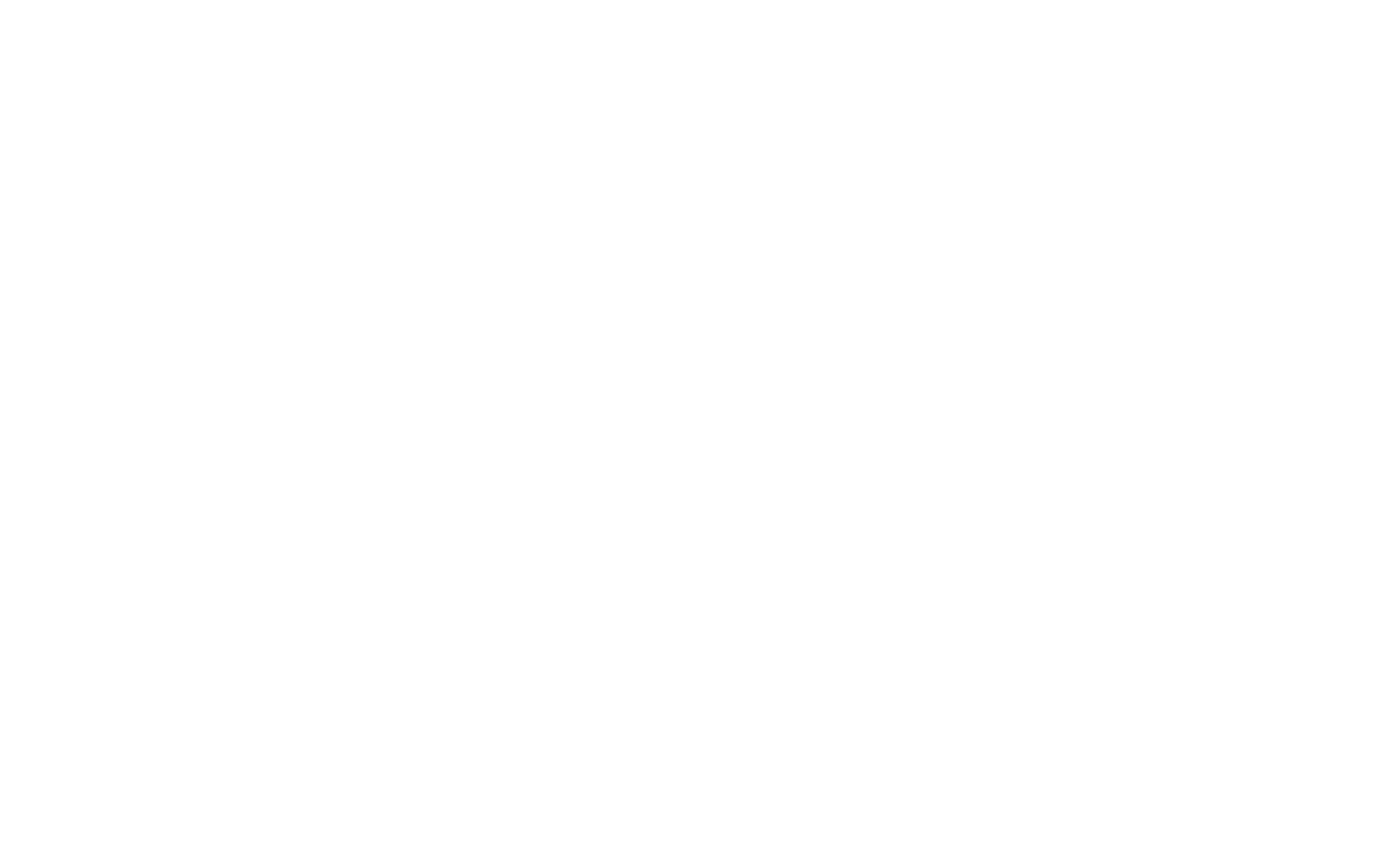### CONSEJO PROVINCIAL DE EDUCACION PAGINA: 2 JUNTA DE CLASIFICACION DE EDUCACION PRIMARIA FECHA DE EMISION: 06/12/2021

| Nro Apellido y Nombre Tit A.P. --- SERVICIOS DOCENTES   --- ANT. CUL.RESI. M.A. ATP O.T. PUBL -ACTIVIDADES- C.C. J.E. OTRO S.D.I.<br>Ord                  M.A/E Vic Dir Sup S.T. Voc D.N.Asis Dict                        Loc Pro |                |                  |      |                      |      |                   |                                          |      | ADLP GRAL | PUNT. Establecimiento Titular  |
|-----------------------------------------------------------------------------------------------------------------------------------------------------------------------------------------------------------------------------------|----------------|------------------|------|----------------------|------|-------------------|------------------------------------------|------|-----------|--------------------------------|
| 21 ROJEL GRACI ELA                                                                                                                                                                                                                | 9              | 4.80 1.20        | 3.00 | 10.00                |      | $0.10 \quad 3.00$ |                                          |      |           | 3.00 34.10 ESCUELA N 44        |
| 22 MILESSI MARIA ELENA 9 0.20 5.20 0.60                                                                                                                                                                                           |                |                  | 3.00 | 10.00                |      | $0.10 \quad 2.40$ | $0.10$ $0.15$                            |      |           | 3.00 33.75 ESCUELA N 19        |
| 23 NOGUEIRA CERVI¥O                                                                                                                                                                                                               | 9              | 4.20 0.90        | 3.00 | 10.00                |      | 6.50              | 0.10                                     |      |           | 33.70 ESCUELA N 3              |
| 24 AGUERO LORENA OLGA                                                                                                                                                                                                             |                | 9 0.60 3.60 0.90 | 3.00 | 10.00 1.30           |      | 2.25              | 0.05                                     |      |           | 3.00 33.70 ESCUELA N 78        |
| 25 SAEZ ANGEL MARIANO 9                                                                                                                                                                                                           |                | 2.40 0.90        | 3.00 | 10.00                |      | $0.10 \quad 5.25$ |                                          |      |           | 3.00 33.65 ESCUELA N 58        |
| 26 LOPEZ HILDA VERONICA 9 0.40 3.80 1.80                                                                                                                                                                                          |                |                  | 3.00 | 10.00                |      | $0.10$ 2.50       | 0.05                                     |      |           | 3.00 33.65 ESCUELA PRIMARIA 79 |
| 27 POI SSONNEAU YANET                                                                                                                                                                                                             | 9              | 3.40 0.60        | 3.00 | 10.00                |      | 0.10 1.75 2.75    |                                          |      |           | 3.00 33.60 ESCUELA N 11        |
| 28 CUEVAS ALEJANDRA                                                                                                                                                                                                               | 9              | $3.00$ $2.40$    | 3.00 | 10.00                |      | 3.00              |                                          |      |           | 3.00 33.40 ESCUELA N 9         |
| 29 MANSILLA CINTYA                                                                                                                                                                                                                | 9              | $3.60$ $0.60$    | 3.00 |                      |      |                   | 10.00 1.40 0.20 1.75 3.00 0.50 0.20 0.15 |      |           | 33.40 ESCUELA N 19             |
| 30 FIGUEREDO MARIELA                                                                                                                                                                                                              | 9              | 2.80 2.40        | 3.00 | 10.00 0.10           |      | 3.00              |                                          |      |           | 3.00 33.30 ESCUELA N 69        |
| 31 VARGAS MARIA ROSARIO 9                                                                                                                                                                                                         |                | 3.00 2.70        | 3.00 | 10.00                |      | 2.50              |                                          |      |           | 3.00 33.20 ESCUELA N 40        |
| 32 SOULEZ MARIANA LAURA 9 0.20 3.60 1.20                                                                                                                                                                                          |                |                  |      | 3.00 0.40 10.00 0.60 |      | 1.00              | 0.15 0.20 0.15                           | 0.10 |           | 3.00 32.60 ESCUELA N 71        |
| 33 CARBAJAL MONICA                                                                                                                                                                                                                | $\overline{9}$ | $1.60$ $1.20$    | 3.00 |                      |      |                   | 10.00 0.60 0.10 1.50 2.15 0.30 0.10      |      |           | 3.00 32.55 ESCUELA N 75        |
| 34 GONZALEZ MARIA LUJAN 9                                                                                                                                                                                                         |                | $3.60$ $2.40$    | 3.00 | 10.00                |      | 1.50 3.00         |                                          |      |           | 32.50 ESCUELA N 87             |
| 35 SAVALA RAUL                                                                                                                                                                                                                    |                | 9 1.20 4.20 0.60 | 3.00 | 10.00                |      | 1.50              |                                          |      |           | 3.00 32.50 ESCUELA N 15        |
| 36 ANCA DANIELA BEATRIZ 9                                                                                                                                                                                                         |                | 3.80 1.50        | 3.00 | 10.00                |      | $0.10 \quad 3.00$ | 0.05                                     |      |           | 2.00 32.45 ESCUELA N 14        |
| 37 CABANA SONIA BEATRIZ 9                                                                                                                                                                                                         |                | 4.00 1.20        | 3.00 | 10.00                | 0.20 | 1.25              | 0.30 0.40                                |      |           | 3.00 32.35 ESCUELA N 83        |
| 38 ANDRADA TELMA                                                                                                                                                                                                                  | 9              | 2.20 0.90        | 3.00 | 9.80                 |      | 4.25              |                                          |      |           | 3.00 32.15 ESC. RURAL N 59     |
|                                                                                                                                                                                                                                   |                |                  |      |                      |      |                   |                                          |      |           |                                |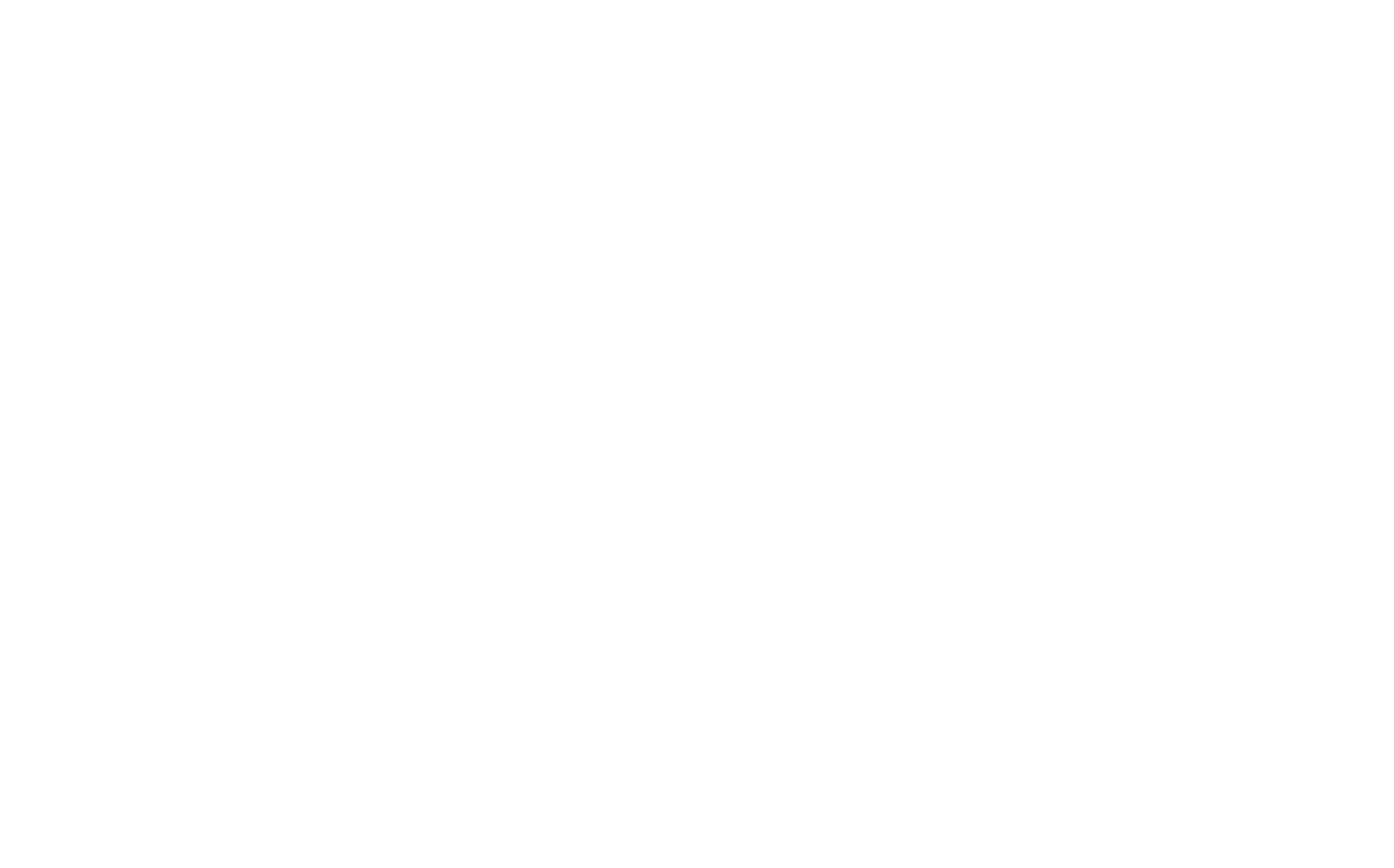# CONSEJO PROVINCIAL DE EDUCACION PAGINA: 3 JUNTA DE CLASIFICACION DE EDUCACION PRIMARIA FECHA DE EMISION: 06/12/2021

|                                          |    |                  |      |                 |      |                                |               | Nro Apellido y Nombre Tit A.P. --- SERVICIOS DOCENTES --- ANT. CUL.RESI. M.A. ATP O.T. PUBL -ACTIVIDADES- C.C. J.E. OTRO S.D.I. PUNT. Establecimiento Titular<br>Ord     M.A/E Vic Dir Sup S.T. Voc D.N.Asis Dict |                         |
|------------------------------------------|----|------------------|------|-----------------|------|--------------------------------|---------------|-------------------------------------------------------------------------------------------------------------------------------------------------------------------------------------------------------------------|-------------------------|
| 41 IBARRA MARIA JOSE                     | 9  | 3.00 0.90        | 3.00 | 10.00 0.60      |      | 2.50                           |               |                                                                                                                                                                                                                   | 3.00 32.00 ESCUELA N 30 |
| 42 RAMOS MARIA ISABEL                    | 9  | 4.60 0.90        | 2.05 | 10.00 1.40      |      | 1.00                           |               |                                                                                                                                                                                                                   | 3.00 31.95 ESCUELA N 80 |
| 43 ORSINI GISELA                         | 9  | 4.40 0.60        |      | 3.00 0.20 10.00 |      | $0.20$ 1.50                    |               |                                                                                                                                                                                                                   | 3.00 31.90 ESCUELA N 55 |
| 44 GALVAN CARLOS                         | 9  | 3.80 1.50        | 3.00 | 10.00           |      | $0.20$ $2.00$                  | $0.25$ 0.10   |                                                                                                                                                                                                                   | 2.00 31.85 ESCUELA N 62 |
| 45 BALVERDI PATRICIA                     | 9  | 4.00 0.60        | 1.85 | 10.00           |      | 6.25                           | 0.05          |                                                                                                                                                                                                                   | 31.75 ESCUELA N 82      |
| 46 MAZO OSVALDO AGUSTIN 9                |    | 3.80 1.50        | 3.00 | 10.00           |      | 1.25                           | $0.10$ $0.10$ |                                                                                                                                                                                                                   | 3.00 31.75 ESCUELA N 76 |
| 47 DE MARZO MARIA                        | 9  | 2.40 1.50        | 3.00 | 10.00 0.50      |      | 2.25                           |               |                                                                                                                                                                                                                   | 3.00 31.65 ESCUELA N 89 |
| 48 LEDESMA GRACI ELA                     | 9  | 3.80 2.40        | 3.00 | 10.00           | 0.20 |                                | $0.05$ $0.20$ |                                                                                                                                                                                                                   | 3.00 31.65 ESCUELA N 33 |
| 49 CAPPELLA LILIANA                      | 9  | 4.20 1.50        |      |                 |      | 3.00 0.20 10.00 0.30 0.10 1.00 | 0.10          |                                                                                                                                                                                                                   | 2.00 31.40 ESCUELA N 68 |
| 50 FIGUEROA ABEL CESAR 9 0.60 3.00 1.80  |    |                  | 3.00 | 10.00           |      | 1.00                           |               |                                                                                                                                                                                                                   | 3.00 31.40 ESCUELA N 85 |
| 51 AVALOS LUCIA INES                     |    | 9 4.40 1.50      | 3.00 | 10.00           | 0.30 |                                | 0.05          | 0.15                                                                                                                                                                                                              | 3.00 31.40 ESCUELA N 90 |
| 52 MORA CLAUDIA BEATRIZ 9 0.20 4.40 1.20 |    |                  | 3.00 | 10.00           |      | $0.50$ 1.00                    |               |                                                                                                                                                                                                                   | 2.00 31.30 ESCUELA N 61 |
| 53 MEDRANO COSTA                         |    | 9 0.20 4.80 1.20 | 3.00 | 10.00           |      |                                | 0.05          |                                                                                                                                                                                                                   | 3.00 31.25 ESCUELA N 73 |
| 54 MA¥E SILVIA INES                      |    | 9 1.00 4.00 1.20 | 3.00 | 10.00           |      |                                |               |                                                                                                                                                                                                                   | 3.00 31.20 ESCUELA N 73 |
| 55 ZU¥I GA ANI BAL DANI EL 9             |    | 3.40 2.40        | 3.00 | 10.00           |      |                                | $0.10$ $0.20$ |                                                                                                                                                                                                                   | 3.00 31.10 ESCUELA N 18 |
| 56 SEPULVEDA PAOLA                       |    | 9 0.40 1.60 1.80 | 3.00 | 10.00 0.70      |      | 2.50                           |               |                                                                                                                                                                                                                   | 2.00 31.00 ESCUELA N 82 |
| 57 BELEIZAN RAMONA                       | 9  | 3.60 2.70        | 3.00 | 10.00           |      | $0.40$ 2.25                    |               |                                                                                                                                                                                                                   | 30.95 ESCUELA N 10      |
| 58 CARRIZO ANALIA DEL                    | -9 | 3.00 0.90        | 2.35 |                 |      | 10.00 1.10 0.10 1.50           |               |                                                                                                                                                                                                                   | 3.00 30.95 ESCUELA N 13 |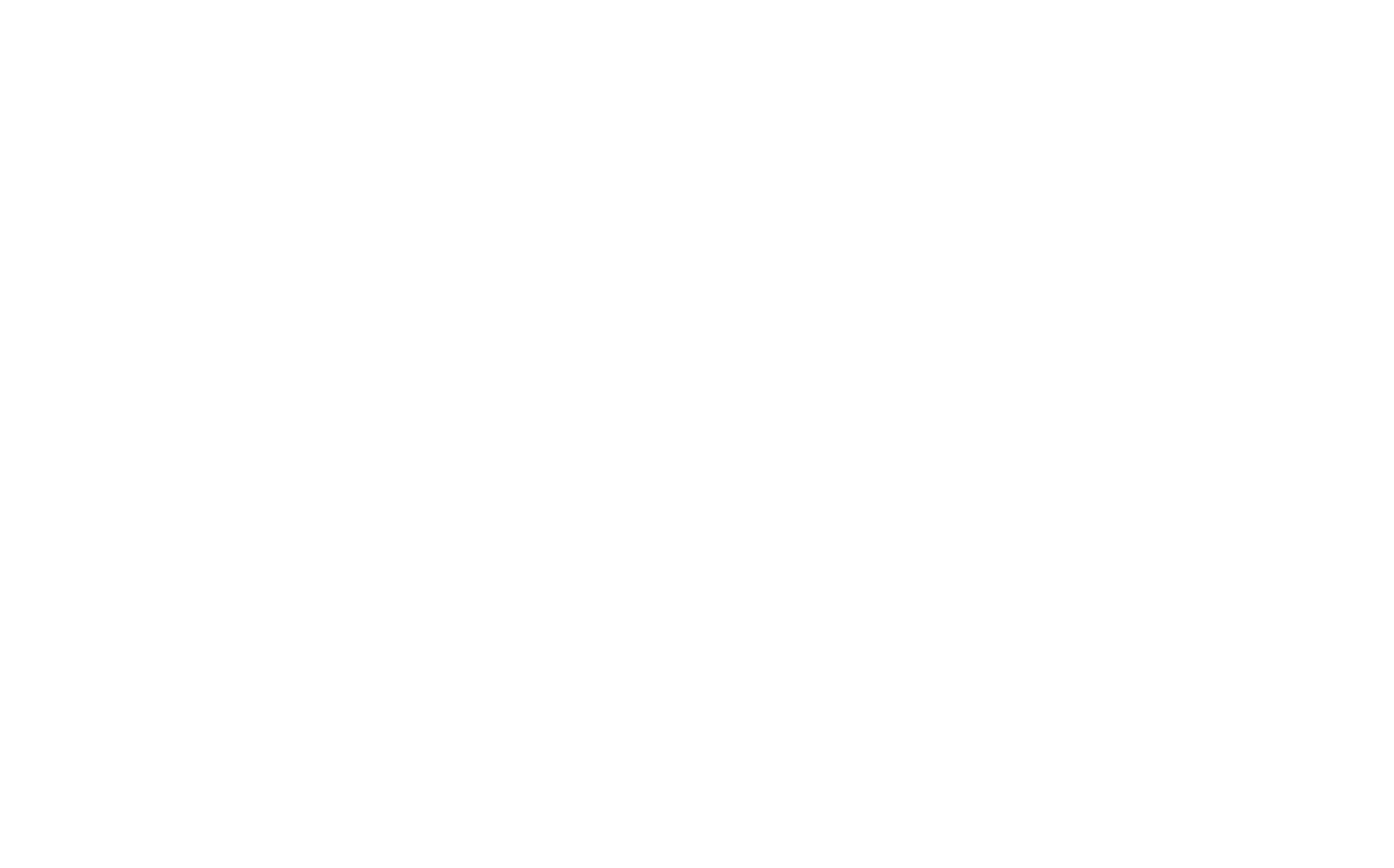### CONSEJO PROVINCIAL DE EDUCACION PAGINA: 4 JUNTA DE CLASIFICACION DE EDUCACION PRIMARIA FECHA DE EMISION: 06/12/2021

|                                          |    | . Nro Apellido y Nombre Tit A.P. --- SERVICIOS DOCENTES     --- ANT. CUL.RESI. M.A. ATP 0.T. PUBL -ACTIVIDADES- C.C. J.E. OTRO S.D.I.<br>Ord                                M.A/E Vic Dir Sup S.T. Voc D.N.Asis Dict |      |                           |                   |                      | PUNT. Establecimiento Titular<br>ADLP GRAL |
|------------------------------------------|----|----------------------------------------------------------------------------------------------------------------------------------------------------------------------------------------------------------------------|------|---------------------------|-------------------|----------------------|--------------------------------------------|
| 61 GONZALEZ ADRIANA                      |    | 9 0.40 4.00 1.50                                                                                                                                                                                                     | 3.00 | 10.00                     |                   |                      | 3.00 30.90 ESCUELA N 10                    |
| 62 NU¥EZ CLAUDIA                         | 9  | 3.60 0.60                                                                                                                                                                                                            | 3.00 | 10.00                     | 1.50              | 0.10                 | 3.00 30.80 ESCUELA N 77                    |
| 63 PERERA LUCIA SILVINA 9 0.20 3.40 1.80 |    |                                                                                                                                                                                                                      | 3.00 | 10.00                     | 3.00              |                      | 30.70 ESCUELA N 53                         |
| 64 MARI SCAL MARI ELA                    | 9  | 5.00 0.60                                                                                                                                                                                                            | 3.00 | 10.00                     |                   | 0.10                 | 3.00 30.70 ESCUELA N 77                    |
| 65 MEDINA MARIA DEL                      | 9  | 3.40 0.90                                                                                                                                                                                                            | 3.00 | 10.00                     | 4.25              | 0.10                 | 30.65 ESCUELA N 45                         |
| 66 ALDERETE RAMON                        | 9  | 4.60 0.90                                                                                                                                                                                                            | 3.00 | 10.00                     |                   | $0.05$ 0.10          | 3.00 30.65 ESCUELA N 52                    |
| 67 RIOS WALTER ALDO                      |    | 9 0.20 2.40 0.60                                                                                                                                                                                                     | 3.00 | 10.00 0.10 0.10           |                   | 2.25                 | 3.00 30.65 ESCUELA N 55                    |
| 68 VILLAGRA MARTA DEL                    | -9 | 3.40 1.20                                                                                                                                                                                                            | 3.00 | 10.00                     | 4.00              |                      | 30.60 ESCUELA N 1                          |
| 69 MAICHIL VERONICA DEL 9                |    | 3.20 2.10                                                                                                                                                                                                            | 3.00 | 10.00                     | $0.10 \quad 3.00$ | 0.10                 | 30.50 ESCUELA N 60                         |
| 70 PORFIRIO LUCIANA                      | 9  | 3.00 0.60                                                                                                                                                                                                            | 0.85 | 10.00                     | 3.50              | $0.10$ $0.10$ $0.15$ | 3.00 30.30 ESCUELA N 40                    |
| 71 DI AZ VI OLETA                        |    | 9 0.20 2.00 0.60                                                                                                                                                                                                     | 3.00 | 10.00 0.10                | 2.25              | 0.10                 | 3.00 30.25 ESCUELA N 18                    |
| 72 BRAVO SI LVI NA EMILSE 9              |    | 4.60 0.60                                                                                                                                                                                                            | 3.00 | 10.00                     | 2.50              | $0.05$ 0.30 0.15     | 30.20 ESCUELA N 17                         |
| 73 MAMANI YOLANDA                        | 9  | 2.00 2.40                                                                                                                                                                                                            | 3.00 | 10.00 0.20 0.10 3.00      |                   | $0.10$ $0.10$ $0.15$ | 30.05 ESCUELA N 69                         |
| 74 DE ARMERO DUBOIS                      | 9  | 4.80 1.20                                                                                                                                                                                                            |      | 3.00 0.10 10.00 1.40 0.40 |                   | 0.10                 | 30.00 ESCUELA N 43                         |
| 75 SILVA ADRIANA                         | 9  | $2.60$ 0.60                                                                                                                                                                                                          | 3.00 | 10.00                     | $0.30 \quad 4.00$ | $0.05$ 0.40          | 29.95 ESCUELA N 38                         |
| 76 TERRAGNO ANA LORENA 9                 |    | 3.60 0.60                                                                                                                                                                                                            | 3.00 | 10.00                     | 3.50              | 0.15                 | 29.85 ESCUELA N 13                         |
| 77 LUNA MIRTA NOEMI                      |    | 9 0.20 3.60 2.40                                                                                                                                                                                                     | 3.00 | 10.00                     | $0.20$ 1.25       | 0.10                 | 29.75 ESCUELA N 80                         |
| 78 MERA CINTIA LORENA                    | 9  | 2.80 0.60                                                                                                                                                                                                            | 3.00 | 10.00                     | $0.20 \quad 4.00$ | 0.10                 | 29.70 ESCUELA N 29                         |